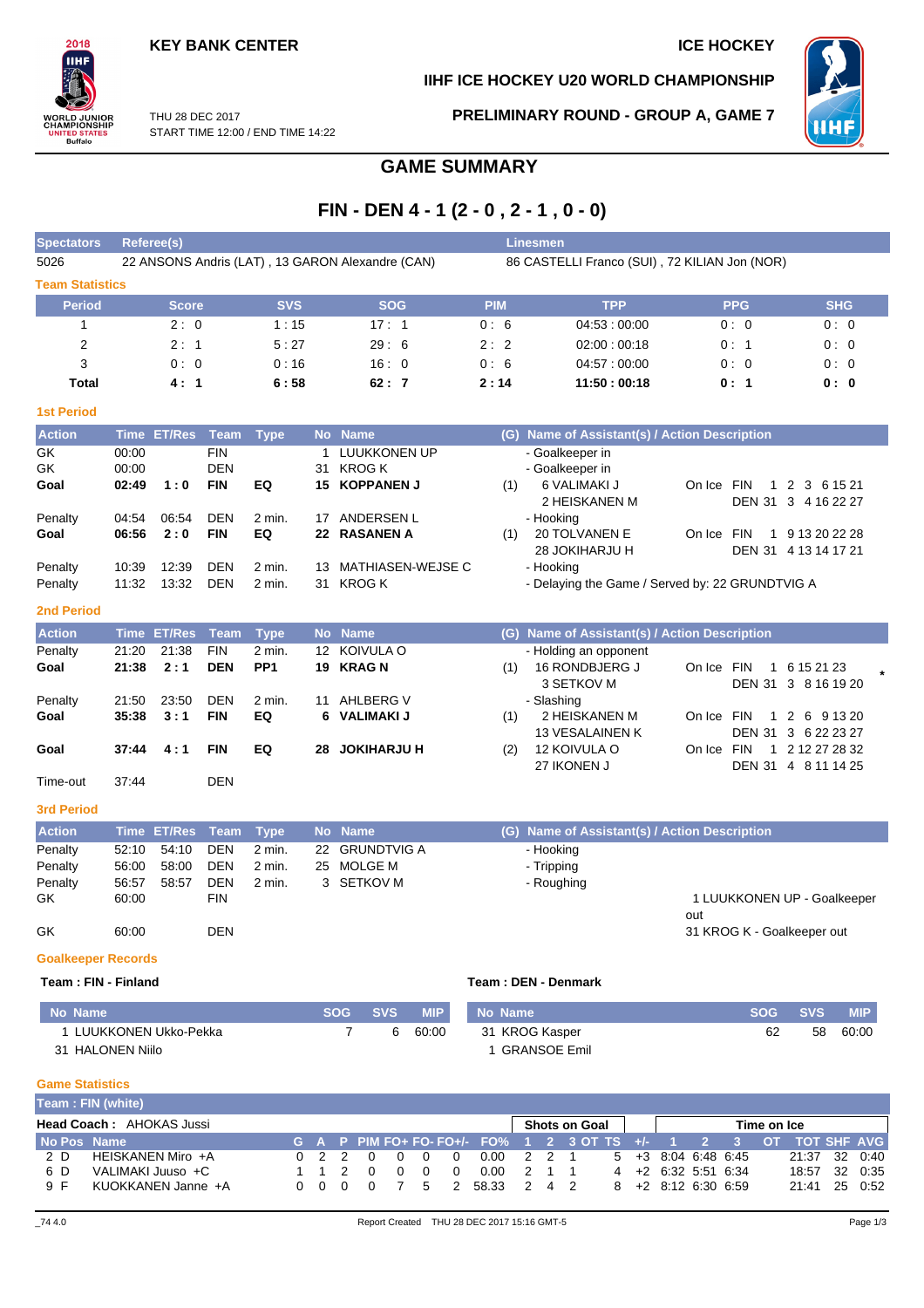## **KEY BANK CENTER ICE HOCKEY**



**IIHF ICE HOCKEY U20 WORLD CHAMPIONSHIP**

**PRELIMINARY ROUND - GROUP A, GAME 7**



THU 28 DEC 2017 START TIME 12:00 / END TIME 14:22

|                  | Head Coach: AHOKAS Jussi   |          |          |                |              |          |          |                     |         |    |                |          | <b>Shots on Goal</b> | Time on Ice |      |                |                      |           |       |                |            |
|------------------|----------------------------|----------|----------|----------------|--------------|----------|----------|---------------------|---------|----|----------------|----------|----------------------|-------------|------|----------------|----------------------|-----------|-------|----------------|------------|
| No Pos Name      |                            | G.       | A        | P.             |              |          |          | $PIM FO+ FO- FO+/-$ | FO%     |    | $\overline{2}$ |          | 3 OT TS              | $+/-$       |      | $\overline{2}$ | 3                    | <b>OT</b> |       | <b>TOT SHF</b> | <b>AVG</b> |
| 13 F             | <b>VESALAINEN Kristian</b> | 0        |          |                | $\Omega$     | 0        | $\Omega$ | 0                   | 0.00    |    | 2              | $\Omega$ | 3                    | $+2$        |      |                | 7:47 6:39 6:38       |           | 21:04 | 23             | 0:54       |
| 20 F             | <b>TOLVANEN Eeli</b>       | $\Omega$ |          |                | $\mathbf 0$  | 0        | 0        | $\Omega$            | 0.00    | 4  | 4              | 3        | 11                   | $+2$        | 9:01 |                | 6:53 6:40            |           | 22:34 | 28             | 0:48       |
| 7 D              | <b>JUOLEVI OIII</b>        | 0        | $\Omega$ | $\Omega$       | 0            | 0        | 0        | 0                   | 0.00    |    | 3              | 2        | 6                    | 0           |      |                | 6:37 6:52 6:35       |           | 20:04 | 26             | 0:46       |
| 12 F             | <b>KOIVULA Otto</b>        | 0        |          |                | 2            | 0        | 0        | 0                   | 0.00    |    | 3              |          | 5                    | $+1$        |      |                | 4:27 4:57 7:24       |           | 16:48 | 20             | 0:50       |
| 27 F             | <b>IKONEN Joni</b>         | 0        |          |                | 0            | 5        | 6        | -1                  | 45.45   | 0  |                | 0        |                      | $+1$        |      |                | 5:47 4:30 5:58       |           | 16:15 | 20             | 0:48       |
| 28 D             | JOKIHARJU Henri (BP)       |          |          | $\overline{2}$ | 0            | 0        | 0        | 0                   | 0.00    |    | 2              | 3        | 6                    | $+2$        |      |                | 7:57 7:08 8:49       |           | 23:54 | 32             | 0:44       |
| 32 F             | <b>HEPONIEMI Aleksi</b>    | 0        | $\Omega$ | $\Omega$       | 0            | $\Omega$ | 0        | 0                   | 0.00    | 0  | 0              |          | 1                    | $+1$        |      |                | 5:54 5:32 6:50       |           | 18:16 | 20             | 0:54       |
| 4 D              | <b>SALO Robin</b>          | 0        | 0        | 0              | 0            | 0        | 0        | 0                   | 0.00    | 0  | 0              | 0        | 0                    |             |      |                | 4:02 5:22 3:35       |           | 12:59 | 20             | 0:38       |
| 22 F             | <b>RASANEN Aapeli</b>      |          | 0        |                | $\Omega$     | 14       | 4        | 10                  | 77.78   |    | 2              | $\Omega$ | 3                    | $+1$        |      |                | 6:18 6:14 6:44       |           | 19:16 | 24             | 0:48       |
| 23 D             | <b>VAAKANAINEN Urho</b>    | 0        | 0        | 0              | 0            | 0        | 0        | 0                   | 0.00    | 0  | 0              |          |                      |             |      |                | 3:29 6:28 4:27       |           | 14:24 | 23             | 0:37       |
| 33 F             | <b>INNALA Jere</b>         | 0        | 0        | $\mathbf 0$    | 0            | 0        | 0        | 0                   | 0.00    |    |                | 0        | 2                    |             |      |                | 3:15 5:09 3:14       |           | 11:38 | 16             | 0:43       |
| 34 F             | <b>KUPARI Rasmus</b>       | 0        | $\Omega$ | $\Omega$       | 0            | $\Omega$ | 0        | 0                   | 0.00    | 0  |                | $\Omega$ |                      | 0           |      |                | 2:31 4:07 3:33       |           | 10:11 | 16             | 0:38       |
| 3 F              | JAASKA Juha                | 0        | 0        | 0              | 0            | 0        |          | $-1$                | 0.00    | 0  | $\Omega$       |          |                      | $+1$        |      |                | 2:52 2:51 2:58       |           | 8:41  | 15             | 0:34       |
| 15 F             | <b>KOPPANEN Joona</b>      |          | 0        |                | $\mathbf 0$  | 3        | 5        | $-2$                | 37.50   |    |                | $\Omega$ |                      | $+1$        |      |                | 2:21 3:55 3:27       |           | 9:43  | 17             | 0:34       |
| 21 F             | <b>NURMI Markus</b>        | $\Omega$ | $\Omega$ | $\Omega$       | $\Omega$     | 0        | 0        | 0                   | 0.00    | 0  | 2              | $\Omega$ | 2                    | $+1$        |      |                | 4:34 4:06 2:59       |           | 11:39 | 20             | 0:34       |
| 36 D             | KOTKANSALO Kasper          | 0        | 0        | 0              | 0            | 0        | 0        | 0                   | 0.00    | 0  | 0              | 0        | 0                    | 0           |      |                | $0:00$ $0:00$ $0:00$ |           | 0:00  | 0              | 0:00       |
| GK<br>1          | LUUKKONEN Ukko-Pekka       | 0        | 0        | $\Omega$       | $\Omega$     |          |          |                     |         | 0  | 0              | 0        | $\Omega$             |             |      |                |                      |           |       |                |            |
| 31 GK            | <b>HALONEN Niilo</b>       | 0        | 0        | 0              | 0            |          |          |                     |         | 0  | $\Omega$       | $\Omega$ | 0                    |             |      |                |                      |           |       |                |            |
| Total            |                            | 4        | 8        | 12             | $\mathbf{2}$ | 29       | 21       |                     | 8 58.00 | 17 | 29             | 16       | 62                   |             |      |                |                      |           |       |                |            |
| Team · DFN (red) |                            |          |          |                |              |          |          |                     |         |    |                |          |                      |             |      |                |                      |           |       |                |            |

| 199111119111111001 |                                   |          |              |          |                |              |          |                   |            |              |                |                      |          |          |                     |                      |   |             |                    |    |      |
|--------------------|-----------------------------------|----------|--------------|----------|----------------|--------------|----------|-------------------|------------|--------------|----------------|----------------------|----------|----------|---------------------|----------------------|---|-------------|--------------------|----|------|
|                    | Head Coach: ELLER Olaf            |          |              |          |                |              |          |                   |            |              |                | <b>Shots on Goal</b> |          |          |                     |                      |   | Time on Ice |                    |    |      |
| No Pos Name        |                                   | G.       | $\mathsf{A}$ | P        |                |              |          | PIM FO+ FO- FO+/- | FO%        |              | 2 <sup>7</sup> | $3$ OT TS            |          | $+/-$    |                     | $\overline{2}$       | 3 | <b>OT</b>   | <b>TOT SHF AVG</b> |    |      |
| 3 D                | <b>SETKOV Malte</b>               | 0        | 1            | 1        | 2              | 0            | $\Omega$ | 0                 | 0.00       | 0            | 1              | 0                    | 1        | $-2$     |                     | 8:00 7:13 6:27       |   |             | 21:40              | 34 | 0:38 |
| 6 D                | <b>JESSEN Jakob</b>               | 0        | 0            | $\Omega$ | 0              | 0            | $\Omega$ | $\Omega$          | 0.00       | 0            | $\Omega$       | 0                    | 0        | $-1$     |                     | 4:24 5:26 4:45       |   |             | 14:35              | 27 | 0:32 |
| 8 F                | SCHMIDT-SVEJSTRUP Jacob           | 0        | 0            | $\Omega$ | 0              | $\Omega$     | $\Omega$ | $\Omega$          | 0.00       | $\Omega$     | $\Omega$       | $\Omega$             | 0        | -1       |                     | 5:08 4:49 3:33       |   |             | 13:30              | 26 | 0:31 |
| 19 F               | KRAG Nikolaj +A                   |          | 0            | 1        | $\Omega$       | 9            | 10       | $-1$              | 47.37      | 0            | 1              | 0                    | 1        | 0        | 7:10 6:11 5:31      |                      |   |             | 18:52              | 31 | 0:36 |
| 20 F               | <b>BLICHFELD Joachim</b>          | 0        | 0            | 0        | 0              | 0            | 1        | -1                | 0.00       | $\Omega$     | $\mathbf 0$    | $\Omega$             | 0        | 0        |                     | 5:26 6:10 4:18       |   |             | 15:54              | 22 | 0:43 |
| 2 D                | <b>LARSEN Oliver</b>              | 0        | 0            | 0        | 0              | 0            | $\Omega$ | 0                 | 0.00       | 0            | 0              | 0                    | 0        | 0        |                     | 6:42 4:45 6:16       |   |             | 17:43              | 31 | 0:34 |
| 16 F               | RONDBJERG Jonas                   | 0        | 1            | 1        | 0              | 1            | 3        | $-2$              | 25.00      | $\Omega$     | 2              | $\Omega$             | 2        | -1       | 7:22 6:48 5:28      |                      |   |             | 19:38              | 33 | 0:35 |
| 17 F               | <b>ANDERSEN Lucas</b>             | 0        | 0            | $\Omega$ | 2              | 0            | $\Omega$ | $\Omega$          | 0.00       | 0            | 1              | 0                    | 1        | $-1$     |                     | 3:23 3:34 2:20       |   |             | 9:17               | 16 | 0:34 |
| 23 F               | <b>MADSEN David</b>               | 0        | 0            | 0        | 0              | 3            | 2        | 1                 | 60.00      | 0            | 0              | $\Omega$             | 0        | -1       |                     | 4:19 4:26 4:26       |   |             | 13:11              | 22 | 0:35 |
| 28 F               | <b>GATH Christoffer</b>           | $\Omega$ | $\mathbf 0$  | $\Omega$ | $\Omega$       | 0            | $\Omega$ | 0                 | 0.00       | $\Omega$     | 0              | $\Omega$             | 0        | 0        |                     | $0:00$ $0:00$ $0:00$ |   |             | 0:00               | 0  | 0:00 |
| 7 D                | <b>MOGENSEN Jeppe</b>             | 0        | 0            | 0        | 0              | 0            | 0        | $\Omega$          | 0.00       | 0            | $\Omega$       | $\Omega$             | 0        | $\Omega$ |                     | 6:57 8:08 8:42       |   |             | 23:47              | 35 | 0:40 |
| 9 D                | HEINE Rasmus (BP)                 | 0        | $\mathbf 0$  | 0        | 0              | 0            | 0        | 0                 | 0.00       | 0            | 0              | $\Omega$             | $\Omega$ | $\Omega$ |                     | 5:35 6:59 8:24       |   |             | 20:58              | 34 | 0:37 |
| 13 F               | MATHIASEN-WEJSE<br>Christian $+C$ | $\Omega$ | 0            | 0        | $\overline{2}$ | 7            | 9        | $-2$              | 43.75      | 0            | 0              | $\Omega$             | 0        | -1       | 5:11 6:37 7:03      |                      |   |             | 18:51              | 29 | 0:39 |
| 21 F               | NIELSEN Daniel +A                 | 0        | 0            | 0        | 0              | 0            | 0        | 0                 | 0.00       | 0            | 0              | 0                    | 0        | $-1$     | 4:02 5:51 6:05      |                      |   |             | 15:58              | 28 | 0:34 |
| 25 F               | <b>MOLGE Magnus</b>               | $\Omega$ | 0            | 0        | $\overline{2}$ | $\Omega$     | $\Omega$ | $\Omega$          | 0.00       | 0            | 1              | $\Omega$             | 1        |          | $-1$ 3:14 4:09 5:27 |                      |   |             | 12:50              | 19 | 0:40 |
| 4 D                | <b>LARSEN Christian</b>           | 0        | 0            | 0        | 0              | 0            | 0        | 0                 | 0.00       | 0            | 0              | $\Omega$             | $\Omega$ | -3       | 2:47 3:19 0:00      |                      |   |             | 6:06               | 10 | 0:36 |
| 11 F               | <b>AHLBERG Valdemar</b>           | 0        | 0            | 0        | $\overline{2}$ | $\mathbf{1}$ | 3        | $-2$              | 25.00      | 0            | 0              | $\Omega$             | $\Omega$ | $-1$     |                     | 2:23 3:45 2:32       |   |             | 8:40               | 16 | 0:32 |
| 14 D               | <b>MORTENSEN Lasse</b>            | 0        | 0            | 0        | 0              | 0            | $\Omega$ | $\Omega$          | 0.00       | 0            | 0              | $\Omega$             | 0        | $-2$     |                     | 4:33 3:50 4:38       |   |             | 13:01              | 22 | 0:35 |
| 22 F               | <b>GRUNDTVIG Andreas</b>          | 0        | 0            | 0        | $\overline{2}$ | 0            | 1        | -1                | 0.00       | $\mathbf{1}$ | 0              | $\Omega$             |          | $-2$     | 3:37 3:23 3:39      |                      |   |             | 10:39              | 18 | 0:35 |
| 27 F               | <b>SCHULTZ Phillip</b>            | $\Omega$ | 0            | $\Omega$ | 0              | 0            | $\Omega$ | $\Omega$          | 0.00       | $\Omega$     | $\Omega$       | $\Omega$             | 0        | $-2$     | 3:50 2:34 4:23      |                      |   |             | 10:47              | 16 | 0:40 |
| 1 GK               | <b>GRANSOE Emil</b>               | 0        | 0            | 0        | 0              |              |          |                   |            | 0            | 0              | 0                    | 0        |          |                     |                      |   |             |                    |    |      |
| 31 GK              | <b>KROG Kasper</b>                | 0        | 0            | $\Omega$ | 2              |              |          |                   |            | 0            | $\Omega$       | $\Omega$             | 0        |          |                     |                      |   |             |                    |    |      |
| <b>Total</b>       |                                   | 1        | 2            | 3        | 14             | 21           | 29       |                   | $-8$ 42.00 | 1            | 6              | $\mathbf{0}$         | 7        |          |                     |                      |   |             |                    |    |      |